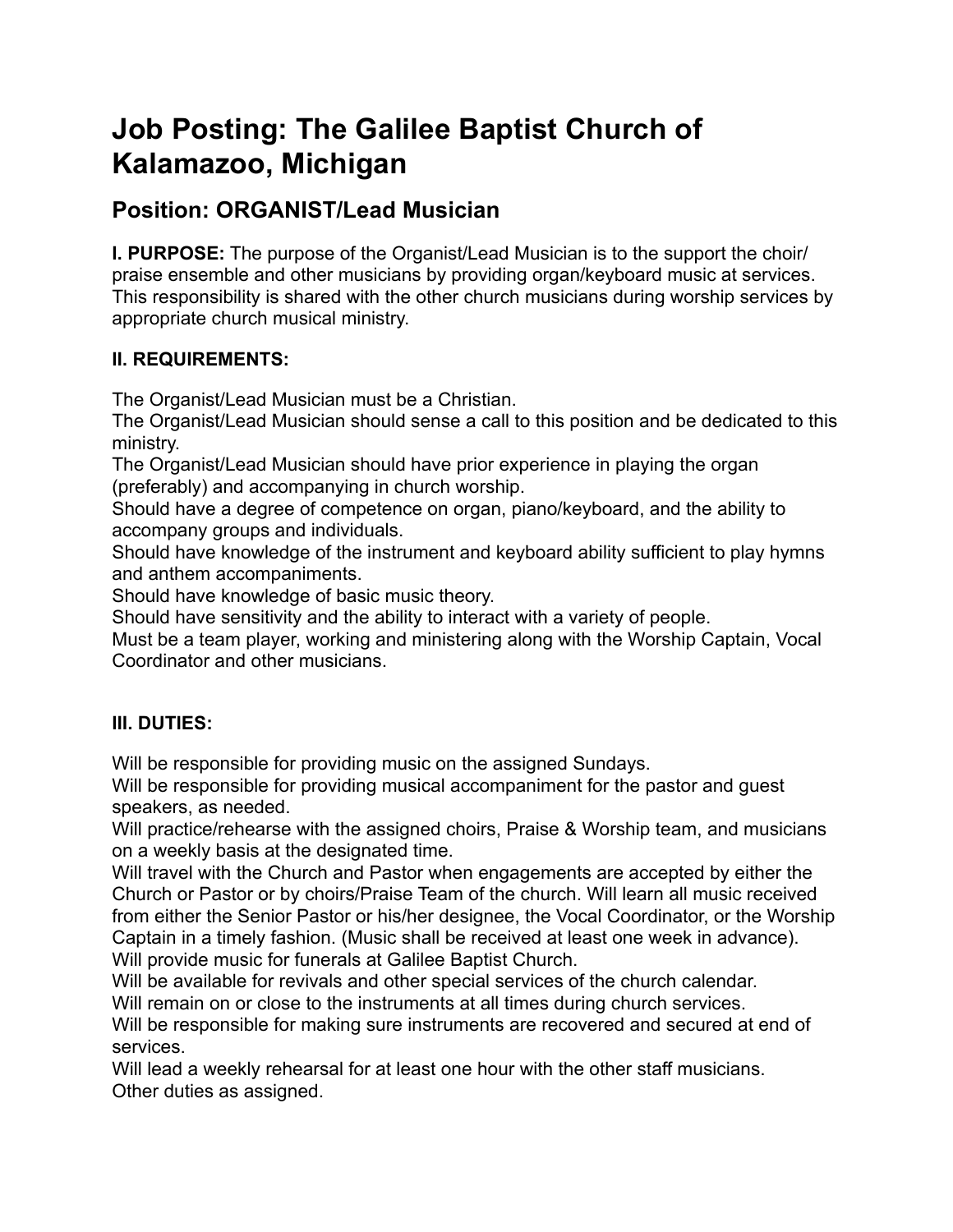### **IV. LOCATION OF SERVICES:**

These duties shall primarily be performed at the Galilee Baptist Church, 1216 North Westnedge Avenue, Kalamazoo, Michigan and other locations as assigned as needed.

**V. COMPENSATION:** Competitive compensation commensurate with experience. Paid vacation and sick leave.

Qualified candidates should submit a cover letter of interest and resume, via mail or by email to the following: galilee@gbckazoo.org

# **Attention: Servant Leader Wendy Fields**

# **The Galilee Baptist Church**

# **1216 N. Westnedge Avenue**

## **Kalamazoo, MI 49007**

### Deadline: Position open until filled.

Must be willing to submit to a criminal background check and sign a confidentiality agreement. All new hires of Galilee Baptist Church are subject to a 90-day probationary period.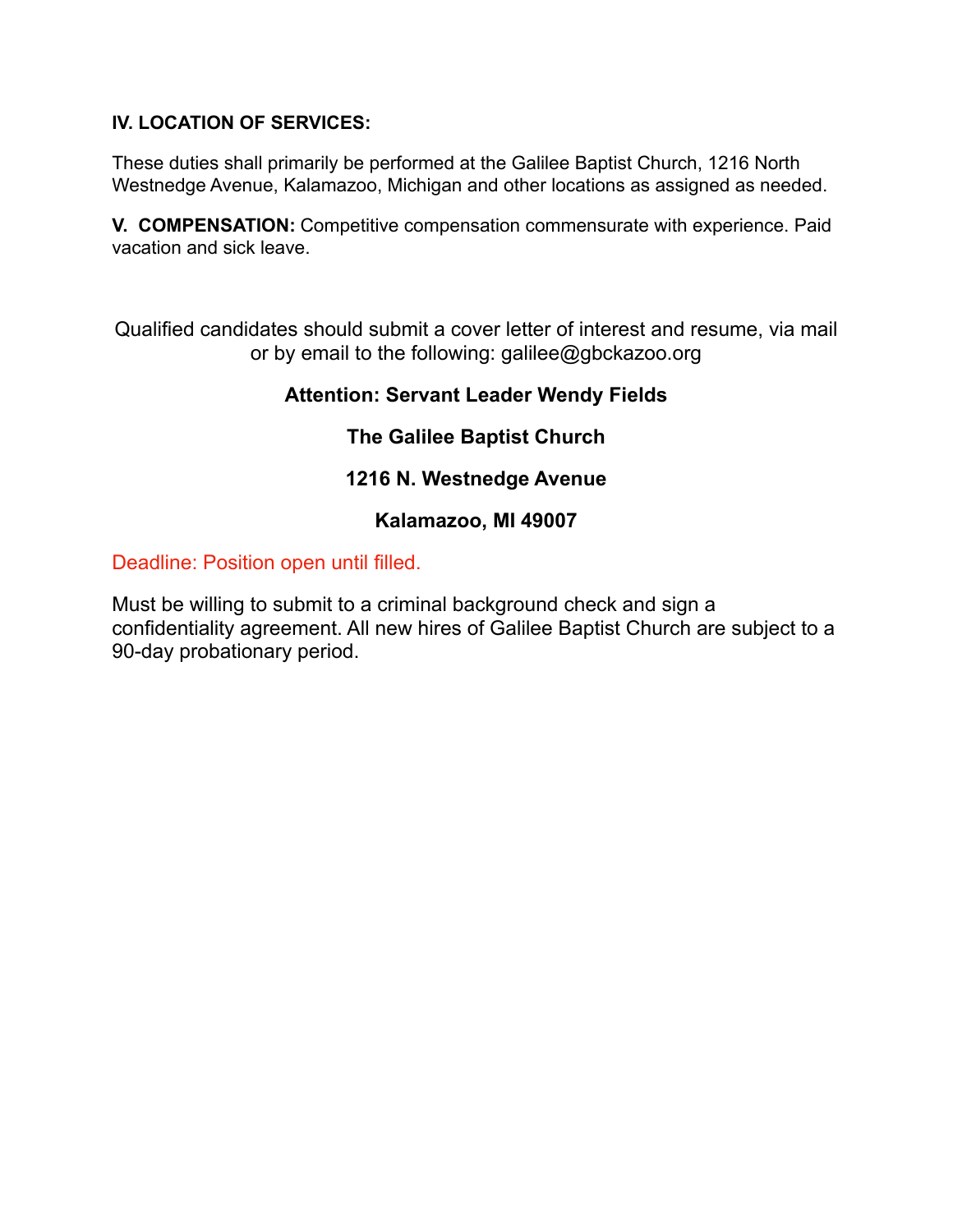# **Job Posting**  The Galilee Baptist Church of Kalamazoo **Building/Grounds Maintenance Person Weekday Position**

**POSTING DATE: May 24, 2022 - June 6, 2022 (Deadline: 4:00 P.M. EST)**

Hours are from **9:00 AM until 2:00 pm Tuesday thru Friday (10-15 hours)** per week. However additional hours may be necessary to cover unforeseen situations and special programs.

# **Position Purpose:**

The Sanctuary and Fellowship Hall must be maintained in good condition at all times. Likewise, all grounds must be kept clear of paper and other debris. Weekday staff may be required to work weekends to cover unforeseen situations.

## **Job Duties:**

- •Maintain & clean entryways after each service or special program.
- •Maintain all restrooms before and after all services.
- •Monitor and remove snow from all sidewalks and entryways.
- •Remove paper and debris from church lots, sidewalks, curbs and parking areas.
- •Perform routine maintenance on doors, railings and other areas as necessary.
- •Change lights and oil doors and fixtures as needed.
- •Work with congregation to organize major clean-up of church properties.

# **Preferred Skills and Knowledge:**

- •Experience and knowledge of building cleaning and maintenance practices.
- •Some experience with equipment used for building and grounds maintenance.
- •Ability to life and carry up to 50 pounds.
- •Must be able to work independently and establish priorities.
- •Must practice good safety habits and comply with MIOSHA regulations.
- •Must be flexible and able to work additional hours if required to cover other employee shifts during vacations and/or illnesses.
- •Must be punctual and self-motivated.
- •Must maintain a positive attitude with co-workers, members, guests and staff.

# **Applications may be obtained from the church office during normal business hours of Tuesday thru Friday - 9:00am – 4:00pm**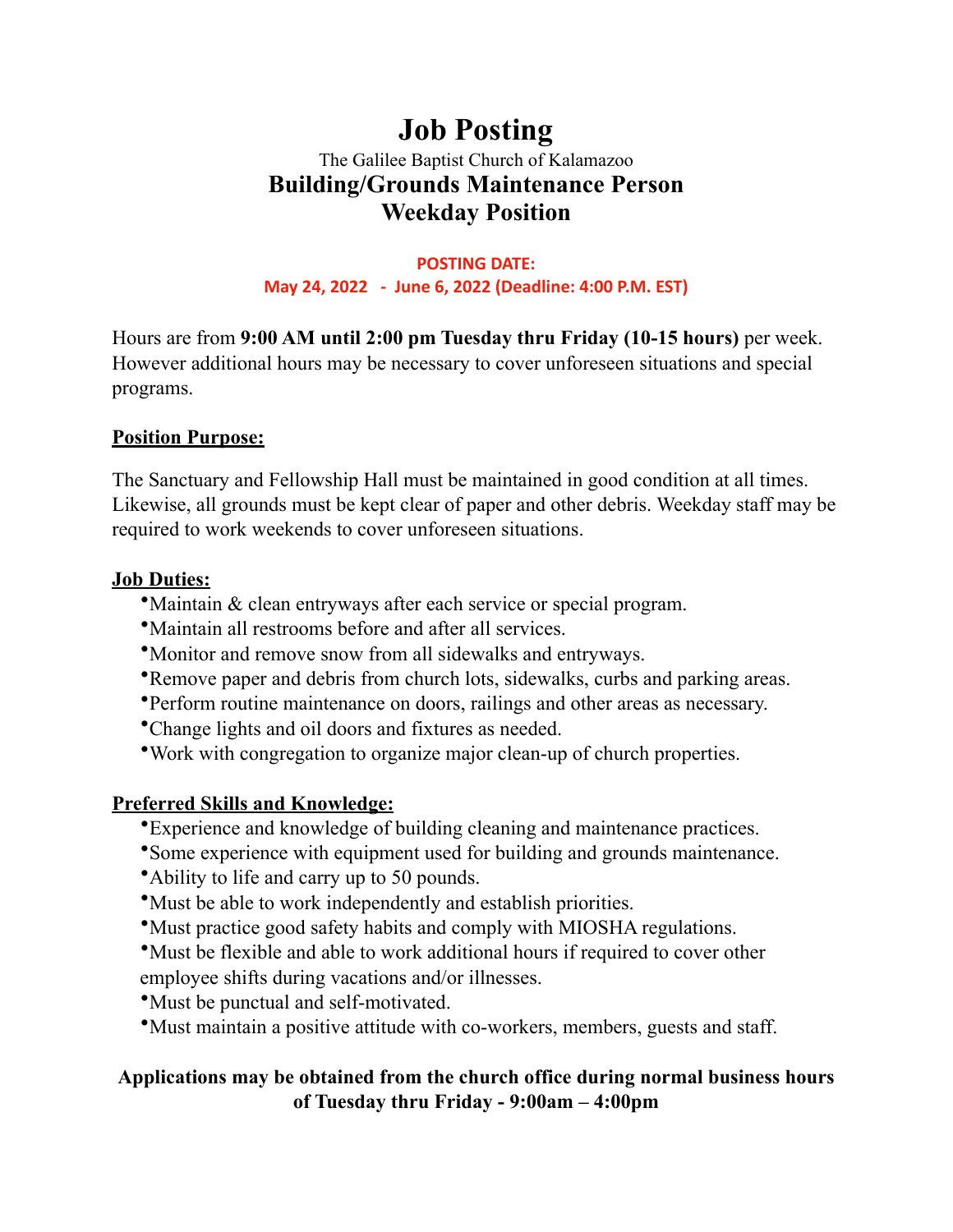# Media Servant Leader/Virtual Ambassador (Media Tech) Ministry/Job Description—Paid Position



**OPurpose**: The Media Servant Leader/Virtual Ambassador reports directly to the Senior Pastor and is responsible for establishing and facilitating a virtual presence and ministry for The Galilee Baptist Church of Kalamazoo in the Galilee Global online campus and virtual community. The Media Servant Leader will assist in creating virtual content & making/maintaining virtual connections with our online community. The Media Servant Leader will help increase and facilitate our virtual presence as a church not just for the faith community or the local Kalamazoo community but throughout the global community particularly through our online streaming presence.

#### o *Media Servant Leader/Virtual Ambassador*

o**When:** At minimum virtual content should be posted on the following days: Sundays, Wednesdays, and Fridays. *(This is a flexible position with some functions performed remotely (from home) and some in-person.)*

o**Where:** The following is an uncomprehensive list of the virtual platforms that we currently use: Facebook, Instagram, YouTube, Galilee App, Snap Chat, and Twitch.

o**Why:** People in cyberspace need the Gospel and discipleship. This is not limited to Galilee-Kalamazoo which is focused in its reach and local in nature. Providing inspiration and encouragement on behalf of the church / Senior Pastor